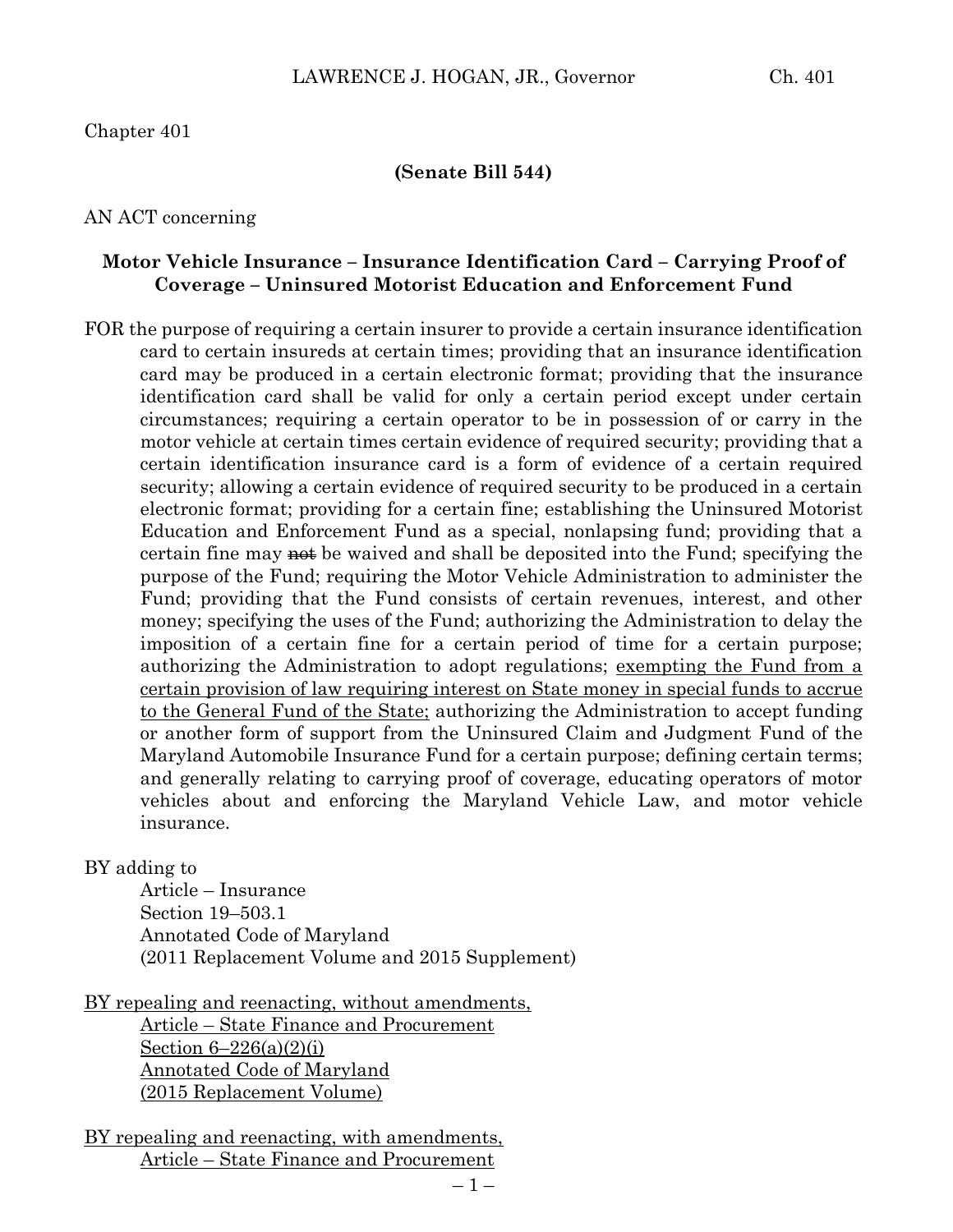Section 6–226(a)(2)(ii)84. and 85. Annotated Code of Maryland (2015 Replacement Volume)

BY adding to

Article – State Finance and Procurement Section 6–226(a)(2)(ii)86. Annotated Code of Maryland (2015 Replacement Volume)

BY adding to

Article – Transportation Section 17–104.2 Annotated Code of Maryland (2012 Replacement Volume and 2015 Supplement)

SECTION 1. BE IT ENACTED BY THE GENERAL ASSEMBLY OF MARYLAND, That the Laws of Maryland read as follows:

## **Article – Insurance**

**19–503.1.**

**(A) IN THIS SECTION, "INSURANCE IDENTIFICATION CARD" MEANS A CARD ISSUED BY OR ON BEHALF OF AN INSURER, IN A FORM THAT THE COMMISSIONER PRESCRIBES OR APPROVES, AS AN INDICATION THAT THE INSURER HAS ISSUED A MOTOR VEHICLE LIABILITY INSURANCE POLICY MEETING THE REQUIREMENTS OF THIS SUBTITLE.**

**(B) (1) AN INSURER THAT ISSUES, SELLS, OR DELIVERS A MOTOR VEHICLE LIABILITY INSURANCE POLICY IN THE STATE SHALL PROVIDE TO AN INSURED AT THE TIME THE MOTOR VEHICLE LIABILITY INSURANCE POLICY IS INITIALLY ISSUED AND AT EACH RENEWAL AN INSURANCE IDENTIFICATION CARD THAT INDICATES:**

**(I) THE FIRST NAMED INSURED ON THE MOTOR VEHICLE LIABILITY INSURANCE POLICY;**

**(II) THE MOTOR VEHICLE COVERED UNDER THE MOTOR VEHICLE LIABILITY INSURANCE POLICY; AND**

**(III) THE PERIOD FOR WHICH COVERAGE UNDER THE MOTOR VEHICLE LIABILITY INSURANCE POLICY IS IN EFFECT; AND**

#### **(IV) ANY OTHER INFORMATION THE COMMISSIONER REQUIRES.**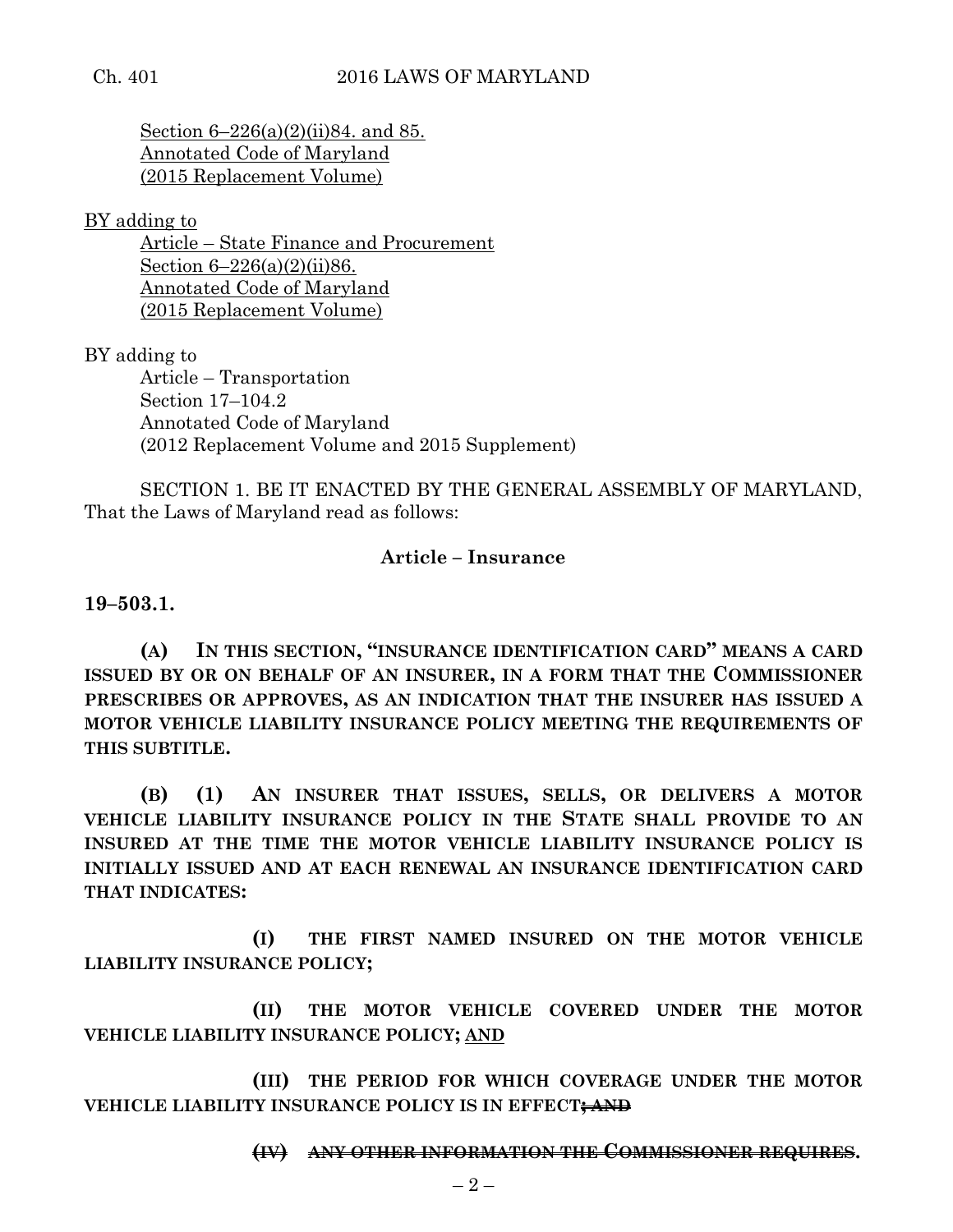**(2) (I) IF AN INSURED AND AN INSURER BOTH CONSENT, AN INSURANCE IDENTIFICATION CARD MAY BE PRODUCED IN ELECTRONIC FORMAT.**

**(II) ACCEPTABLE ELECTRONIC FORMATS INCLUDE DISPLAY OF ELECTRONIC IMAGES ON A CELLULAR PHONE OR ANY OTHER TYPE OF PORTABLE ELECTRONIC DEVICE.**

**(3) (I) EXCEPT AS PROVIDED IN SUBPARAGRAPH (II) OF THIS PARAGRAPH, AN INSURANCE IDENTIFICATION CARD SHALL BE VALID ONLY FOR THE PERIOD FOR WHICH MOTOR VEHICLE LIABILITY INSURANCE COVERAGE HAS BEEN PAID BY THE INSURED.**

**(II) IF THE INSURED IS ON AN INSURER–SPONSORED PAYMENT PLAY PLAN OR HAS FINANCED PREMIUMS THROUGH A PREMIUM FINANCE COMPANY, THE INSURANCE IDENTIFICATION CARD MAY BE ISSUED FOR PERIODS OF 6 MONTHS EVEN IF THE PAYMENT BY THE INSURED IS FOR A PERIOD OF LESS THAN 6 MONTHS.**

## **Article – State Finance and Procurement**

6–226.

(a) (2) (i) Notwithstanding any other provision of law, and unless inconsistent with a federal law, grant agreement, or other federal requirement or with the terms of a gift or settlement agreement, net interest on all State money allocated by the State Treasurer under this section to special funds or accounts, and otherwise entitled to receive interest earnings, as accounted for by the Comptroller, shall accrue to the General Fund of the State.

(ii) The provisions of subparagraph (i) of this paragraph do not apply to the following funds:

84. the Economic Development Marketing Fund; **[**and**]**

85. the Military Personnel and Veteran–Owned Small Business No–Interest Loan Fund**; AND**

**86. THE UNINSURED MOTORIST EDUCATION AND ENFORCEMENT FUND**.

**Article – Transportation**

**17–104.2.**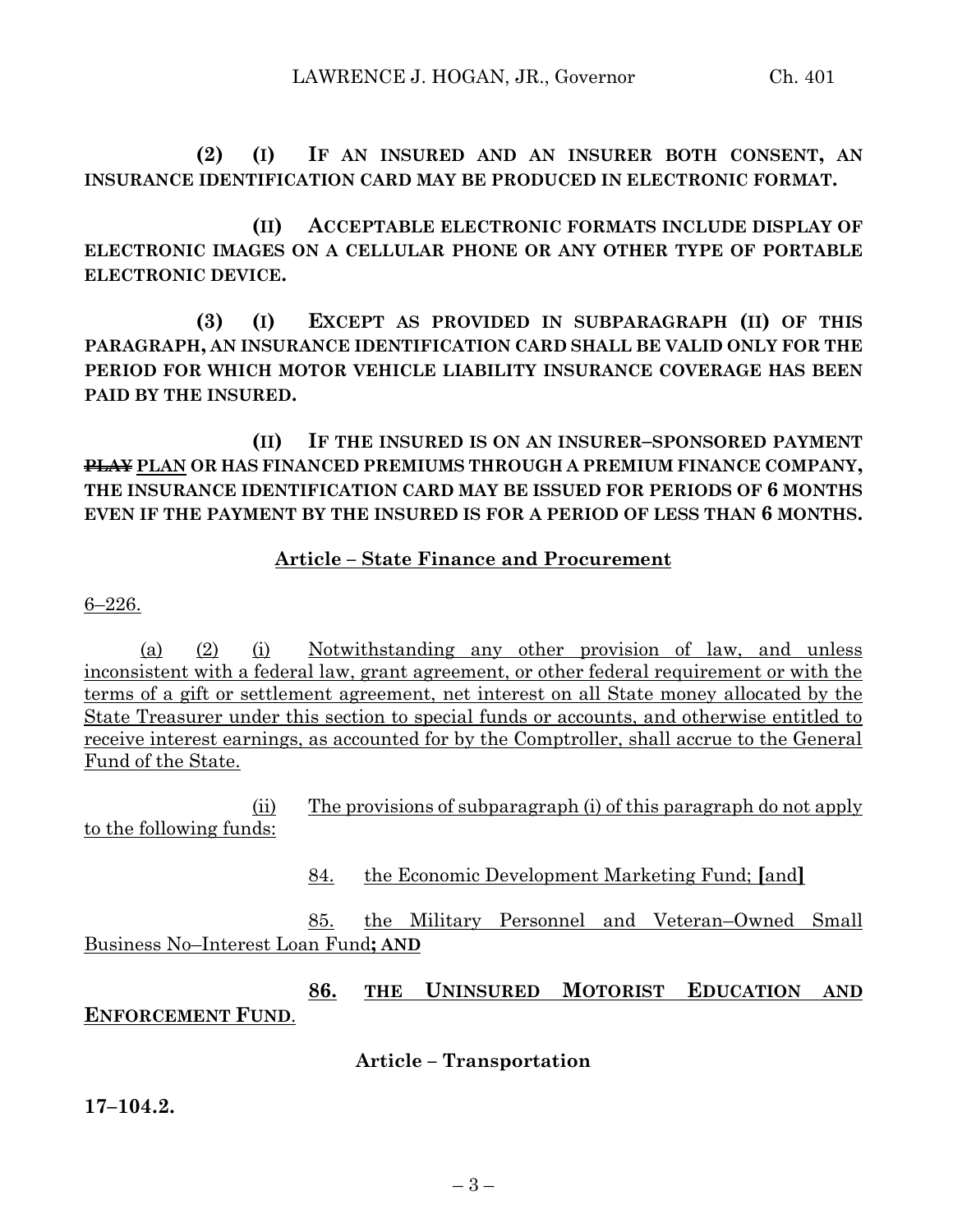**(A) IN THIS SECTION, "FUND" MEANS THE UNINSURED MOTORIST EDUCATION AND ENFORCEMENT FUND.**

**(B) THE OPERATOR OF A MOTOR VEHICLE THAT IS REQUIRED TO BE REGISTERED IN THIS STATE SHALL:**

**(1) BE IN POSSESSION OF, OR CARRY IN THE MOTOR VEHICLE, EVIDENCE OF THE REQUIRED SECURITY FOR THE MOTOR VEHICLE, WHEN OPERATING THE MOTOR VEHICLE ON A HIGHWAY IN THE STATE; AND**

**(2) PRESENT EVIDENCE OF THE REQUIRED SECURITY ON THE REQUEST OF A LAW ENFORCEMENT OFFICER.**

**(C) (1) AN INSURANCE IDENTIFICATION CARD ISSUED BY OR ON BEHALF OF A MOTOR VEHICLE INSURER UNDER § 19–504.1 OF THE INSURANCE ARTICLE IS A FORM OF EVIDENCE OF THE REQUIRED SECURITY FOR THE MOTOR VEHICLE.**

**(2) EVIDENCE OF THE REQUIRED SECURITY MAY BE PRODUCED IN ELECTRONIC FORMAT, INCLUDING DISPLAY OF ELECTRONIC IMAGES ON A CELLULAR PHONE OR ANY OTHER TYPE OF PORTABLE ELECTRONIC DEVICE.**

**(D) (1) A PERSON WHO VIOLATES SUBSECTION (B) OF THIS SECTION IS SUBJECT TO A FINE OF \$50.**

**(2) THE FINE UNDER PARAGRAPH (1) OF THIS SUBSECTION:**

**(I) EXCEPT AS PROVIDED IN SUBSECTION (F) OF THIS SECTION, MAY NOT MAY BE WAIVED; AND** 

**(II) SHALL BE DEPOSITED IN THE FUND.**

**(E) (1) THERE IS AN UNINSURED MOTORIST EDUCATION AND ENFORCEMENT FUND.**

**(2) THE PURPOSE OF THE FUND IS TO PROVIDE FUNDING FOR THE EDUCATION OF OPERATORS ABOUT, AND THE ENFORCEMENT OF, SECURITY REQUIREMENTS FOR MOTOR VEHICLES UNDER THE MARYLAND VEHICLE LAW.**

**(3) THE ADMINISTRATION SHALL ADMINISTER THE FUND.**

**(4) (I) THE FUND IS A SPECIAL, NONLAPSING REVOLVING FUND THAT IS NOT SUBJECT TO § 7–302 OF THE STATE FINANCE AND PROCUREMENT ARTICLE.**